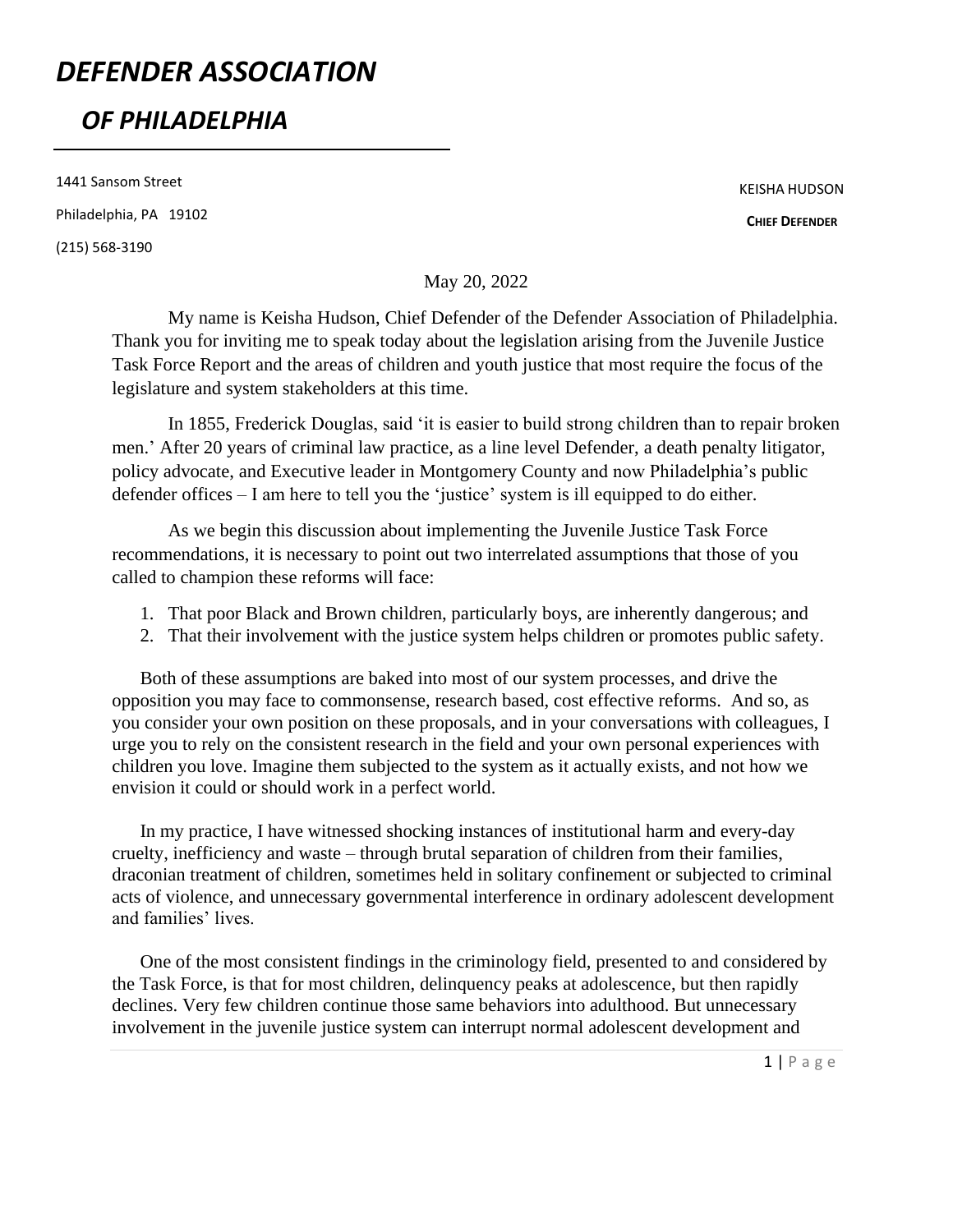interfere with a child's shift away from troublesome behaviors. The actions you take in the upcoming months will have significant short- and long-term impacts on individual children and the safety of their communities.

I believe there is considerable doubt about the fundamental fairness and effectiveness of our current system of youth justice. This doubt is sufficient to lead the majority of Task Force members to recommend significant changes to our current system. These current proposals, adopted together, are projected to result in \$81 million in averted state costs for out-of-home placement over five years. More importantly, they are projected to require stakeholders to be more thoughtful about which children and circumstances require a formalized legal system response, narrow the criteria for trying young people as adults, reserve out-of-home placement for behaviors and circumstances that warrant them, and provide young people with meaningful opportunities for expungement so they are not unnecessarily burdened by a youthful mistake. It also begins to address perhaps the **single most significant problem in ensuring a fair and effective youth justice system: inadequately resourced public defender offices.**

#### **DEFENDER ASSOCIATION OF PHILADELPHIA**

By way of relevant background, The Defender Association of Philadelphia is a 501(c)3 non-profit organization, that has, without interruption, contracted with the City of Philadelphia to provide legal representation for indigent criminal defendants and other litigants since 1973. Though we have served as court appointed counsel for 49 years, the agency has been in the business of providing indigent defense since our founding 88 years ago in 1934.

Today, Defender provides legal service in nearly 70% of the criminal cases opened in the City of Philadelphia each year. We represent adults and children charged with violations of the Pennsylvania criminal code from arrest through appeal and at violation of probation and county parole hearings. We provide specialty representation to clients who are eligible for early termination of probation or parole and record sealing or expungement. And our work also includes representation of people involved in involuntary mental health proceedings and dependent and neglected children.

We have trial units separately dedicated to adult and child prosecutions and one unit, established in 1987, specially dedicated to representing children charged as adults. The Defender Association has had child advocates on its staff since the early 1970's, but in around 1990, the Child Advocate Unit was established to exclusively represent children who are the victims of neglect and abuse. The office also has a social service unit that connects its clients to services ranging from housing assistance to mental health and addiction treatment. Specially trained social workers are assigned to our Child Advocate Unit, our Children and Youth Justice Unit and our Juvenile Special Defense Division.

#### **REPRESENTING YOUTH IN PHILADELPHIA**

Last year, my office represented **1,957 children** in dependency, delinquency or criminal cases.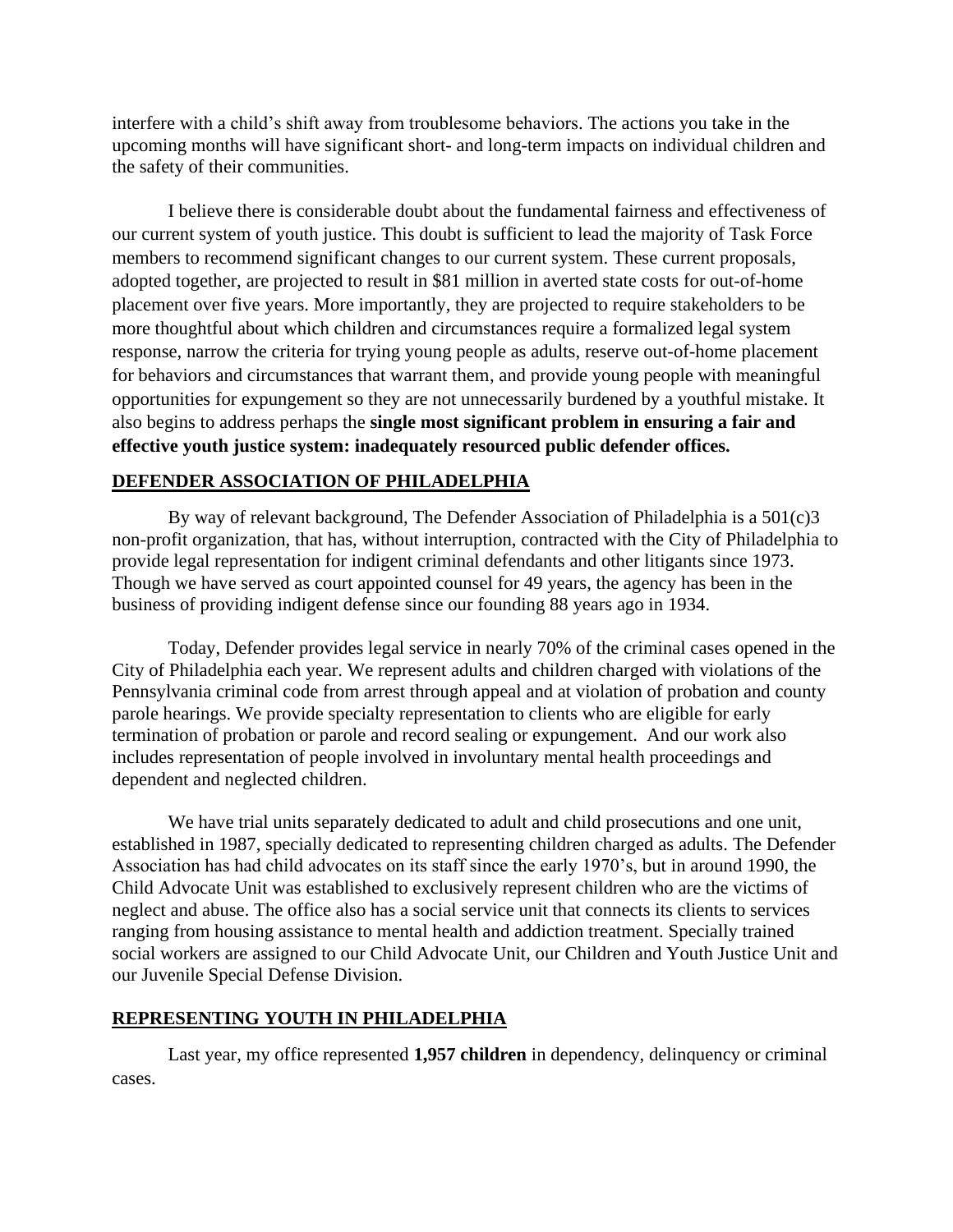- **1,397** children had open delinquency cases.
- **637** of them had new delinquency cases opened last year, while the balance had older cases or violations of probation.
- **434** of the children were involved in dependency proceedings, with 268 new dependency petitions filed last year and the balance CAU clients who we continued to represent following petitions opened in earlier years.
- **126** of the children were charged criminally as adults.

Of the children facing delinquency charges for whom we have data about their race and ethnicity, 80% were identified as Black children and 13% as White Latinx. The youngest child we represented was 11. The overwhelming majority (84%) of the children with delinquency cases were aged 16, 17, 18, or 19, with half (50%) of the children at age 18 or 19.

There are frequently misconceptions about the nature of the charges children in delinquency proceedings in Philadelphia face. I often hear talk that Philadelphia's youth are engaged in rampant and widespread acts of serious criminality and crimes of violence. While it is true that our clients more frequently face felony level charges than their peers, I should note that **none of the top five lead charges our children faced last year alleged an act of violence against another person.** Excluding the approximately 450 children often facing the least serious charges, who were referred for pre-petition diversion at intake, prior to our representation the most common charge our kids face (10% of all cases) allege drug distribution. Unlawful firearm possession, theft, and receiving stolen property account for another 28% of our cases last year.

## **PROPOSED LEGISLATION**

1. Funding for Public Defense:

Currently, as is well known, Pennsylvania provides no state funding for public defense representation and local governments are responsible for the costs of indigent defense services. The [Pennsylvania Indigent Criminal Defense Services Funding and Caseloads Report](http://lbfc.legis.state.pa.us/Resources/Documents/Reports/701.pdf) from October 2021 details high variability in expenditures for indigent defense funding and trial practice between counties. In Pennsylvania, the average defense costs per disposed case was \$1,216,54 with Philadelphia's local government spending on average \$3,799.04 per case and Mifflin County's local government spending on average \$283.84 per case.

National standards call on state appropriations for public defense to avoid these types of disparities, since frequently local jurisdictions most in need of indigent defense services lack the resources to adequately fund them. SB 1229, which proposes a local funding model with state reimbursement does not ensure a baseline level of funding to support indigent defense services across counties because it does not require local governments to appropriate a minimum funds. It also does not clearly articulate whether reimbursement will be formula-based (on population / caseload or average costs) or standards-based and is silent as to whether all local governments would be required to participate, whether the reimbursements would be tied to local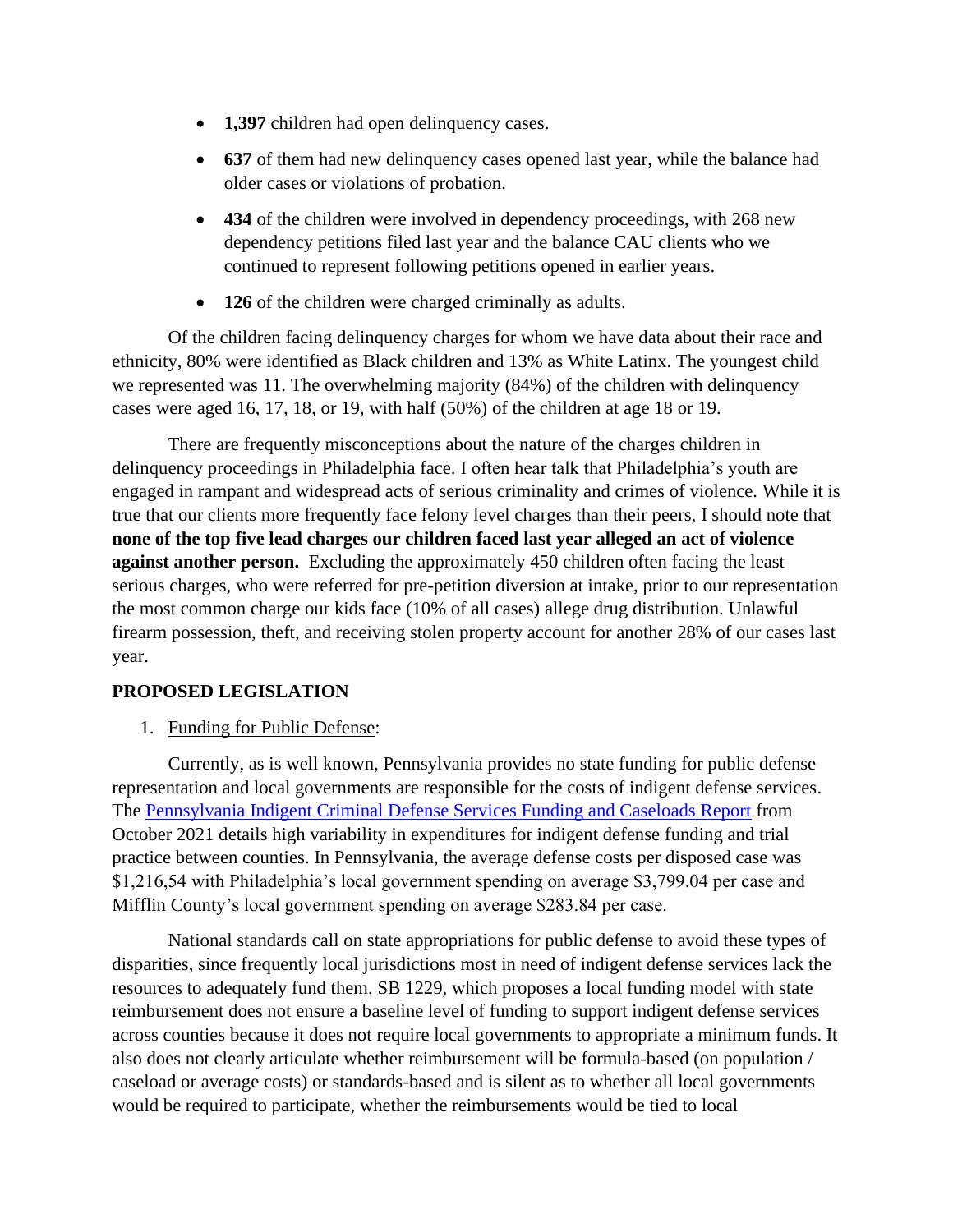governments' that opt in, or require local governments to opt out of reimbursement. And so while we certainly support the reimbursement model as better than our current system, this is a missed opportunity to ensure defendants across the commonwealth have equal access to adequately resourced defense.

The single most important reform we can make to improve the quality of youth justice is not necessarily progressive legislative reforms, but to ensure that defenders have the resources they need to robustly defend their young clients.

### 2. Expungement

SB 1226 adopts Task Forces Recommendation 23, to create a standardized statewide expungement process. Again, Defender supports this effort as an improvement over current practice but urges the committee to reconsider both the length of time that must pass prior to eligibility for expungement for felony adjudications (currently proposed at 5 years) and to explore an automated and automatic expungement process. While task force recommendations propose extending the age at which family court jurisdiction ends, the courts currently retain jurisdiction over young people until they age of 21. More than ¼ of the children we represented last year were 18 or over. Under these provisions, young people, adjudicated delinquent for felony level thefts, or receiving stolen property charges, who remain under supervision until their  $21<sup>st</sup>$  birthdays, could easily be ineligible for expungement until they were 26 years old.

These adjudications could unnecessarily and severely limit their housing, education, and employment options at the earliest stages of adulthood, despite very well intentioned legislation designed to ensure that a juvenile record doesn't prevent young people from successful transition into adulthood. We also would urge the committee to consider exploring automatic and automated expungement for adjudications, similar to the technology employed for Clean Slate, rather than delegating the responsibility to identify and signal cases to the court to the juvenile probation officers.

### **REMAINING PRIORITIES**

1. Narrow Criteria for Trying Young People as Adults

Defender's Juvenile Special Defense Division specializes in representing children who are charged as adults. The unit is led by an attorney with 30 years of trial experience and staffed by specialized social workers and investigators. Currently under Pennsylvania law designated felonies allegedly committed by children age 15 and older are excluded from the Juvenile Act. Children charged with them are automatically, and without exception, subjected to criminal court jurisdiction.

The task force found that, statewide, 60% of cases prosecuting children as adults are either dismissed or returned to family court. Last year, we represented 126 children who were charged as adults. All of whom were black and male.

While our community has worked hard to narrow the circumstances under which a child can be detained pretrial in an adult facility, our experience suggests original jurisdiction for all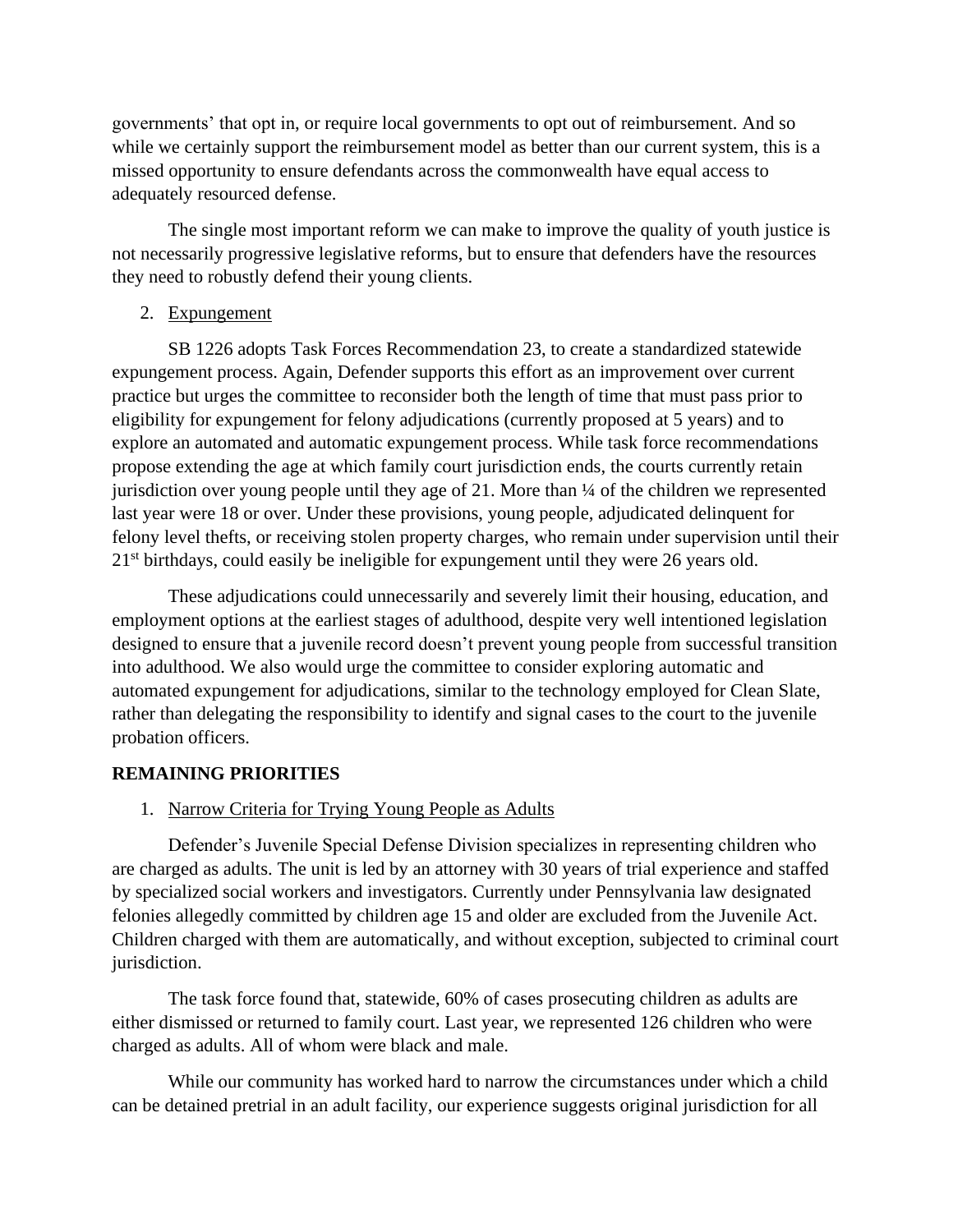behaviors that would be crimes if committed by adults should rest firmly in family court. Family court judges receive specialized training and have access to a higher number of social services to support the child and family. They are in a unique position to know what resources are available to a child and whether there is sufficient time and resources to invest in a young person so they can achieve their potential.

This does not mean that the Commonwealth would lose the opportunity to seek criminal prosecution when appropriate. But adult prosecution should be limited only to children aged 16 or older and must be limited to serious offenses. Family court should have the discretion to retain jurisdiction for even the most serious charges. The Family Court's decision to waive jurisdiction, upon the Commonwealth's motion, should be the most significant decision the court makes in a case and children should receive robust representation at the hearing. During this hearing, it should be the Commonwealth's burden to establish probable cause to sustain the eligible charge and clear and convincing evidence that the child cannot be rehabilitated in family court and that the public interest is served by the transfer of the case to criminal court.

This process would require the Commonwealth to review its case immediately upon arrest and would encourage Defense counsel to investigate, prepare mitigation, and connect to community resources promptly – ultimately resulting in a much more efficient and appropriate response to youthful behavior.

## 2. Reserve out-of-home placement for the most serious cases that pose a threat to community safety

The Task Force discovered that most young people removed from the homes and sent to out-of-home placement in Pennsylvania have committed non-felony and non-person offenses. Their analysis revealed that in Philadelphia, most of the children in placement (57%) were removed from their community for a non-person offense and 42% for a misdemeanor. 96% of all children sent to placements in Philadelphia were Black or Brown.

One of the primary reasons for this, in our experience, is for children sentenced for technical violations of probation. It is impossible for us to tract this information well because there is no formalized process that triggers a violation of probation that we can link to in our data sets. But our attorneys observe children sent to placement for non-compliance with rules of probation at alarming rates.

## 3. Racial Impact Statements

Racial impact statements are a tool that allows the legislature to evaluate the impact a proposed legislation will have in creating or alleviating racial disparities prior to the legislation becomes law. Like an environmental or fiscal impact statement, these tools allow the legislature to detect consequences that flow from the legislation. And they require us to incorporate the potential for racial and ethnic disparity at the inception of the legislative process – not as a collateral unforeseen event.